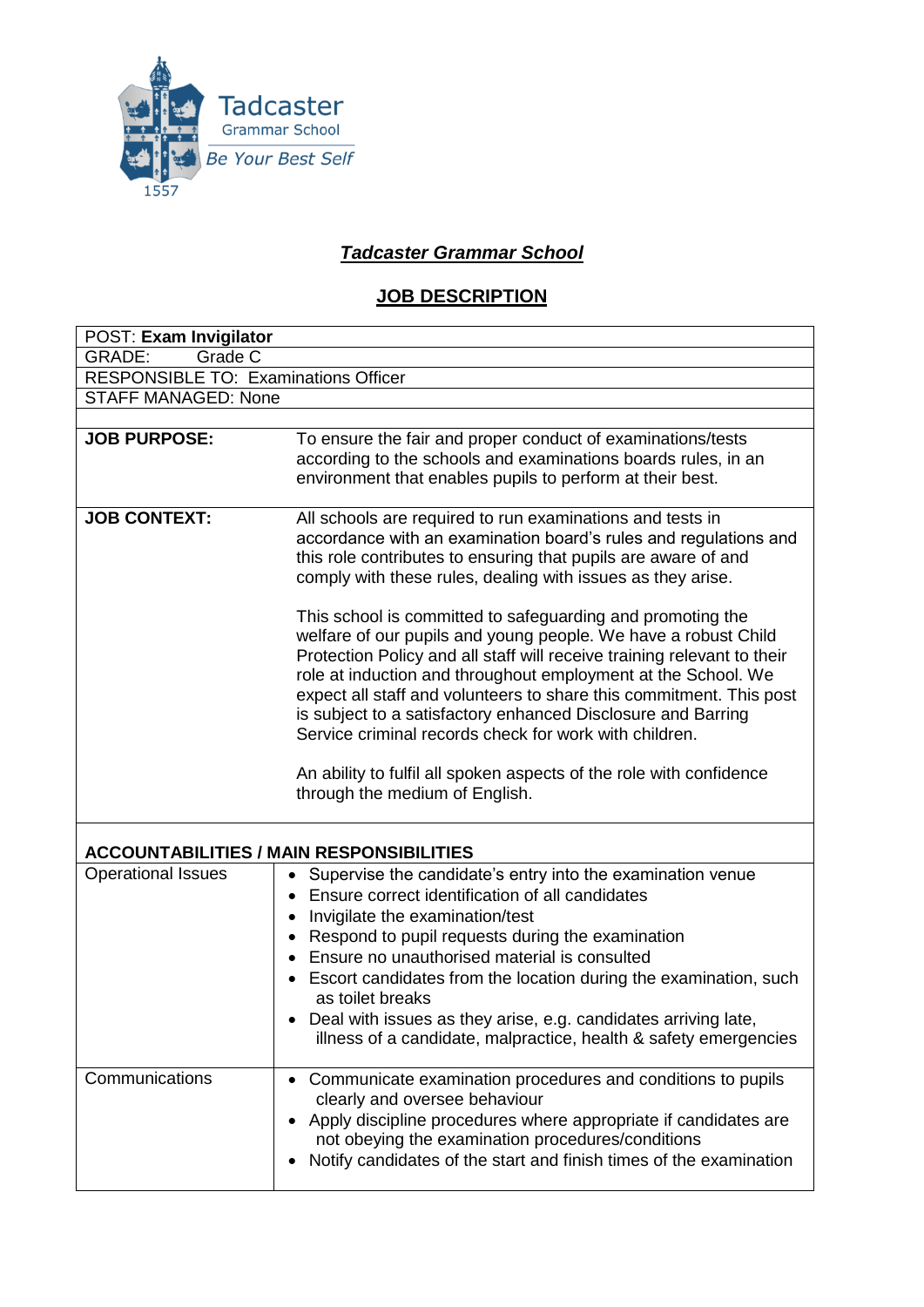

| Resource management        | Assist in the setting up of the examination venue, laying out of<br>equipment and papers in accordance with procedures<br>Distribute additional paper and equipment as required<br>Collect examinations papers from the candidates at the end of<br>the examination                                                                                                     |
|----------------------------|-------------------------------------------------------------------------------------------------------------------------------------------------------------------------------------------------------------------------------------------------------------------------------------------------------------------------------------------------------------------------|
| Safeguarding               | To be committed to safeguarding and promote the welfare of<br>children, young people and adults, raising concerns as<br>appropriate.                                                                                                                                                                                                                                    |
| Systems and<br>Information | • Ensure the candidate attendance and absence records are<br>completed accurately                                                                                                                                                                                                                                                                                       |
| Planning and<br>Organising | Ensure the accurate timing of the examination<br>$\bullet$                                                                                                                                                                                                                                                                                                              |
| <b>Data Protection</b>     | To comply with the STAR MAT's policies and supporting<br>documentation in relation to Information Governance this<br>includes Data Protection, Information Security and<br>Confidentiality.                                                                                                                                                                             |
| Health and Safety          | Be aware of and implement your health and safety<br>responsibilities as an employee and where appropriate any<br>additional specialist or managerial health and safety<br>responsibilities as defined in the Health and Safety policy and<br>procedure.<br>To work with colleagues and others to maintain health, safety and<br>welfare within the working environment. |
| <b>Equalities</b>          | Within own area of responsibility work in accordance with the<br>$\bullet$<br>aims of the Equality Policy Statement                                                                                                                                                                                                                                                     |
| Date of Issue:             |                                                                                                                                                                                                                                                                                                                                                                         |

## **PERSON SPECIFICATION**

## **JOB TITLE: Exam Invigilator**

| <b>Essential upon appointment</b>                             | Desirable on<br>appointment                                                                                                                                 |  |
|---------------------------------------------------------------|-------------------------------------------------------------------------------------------------------------------------------------------------------------|--|
| Knowledge<br>Basic understanding of exam rules and procedures | Knowledge of<br>examination board rules<br>and regulations<br>An understanding of<br>$\bullet$<br>examination processes<br>Knowledge of school<br>$\bullet$ |  |
| <b>Experience</b>                                             | behavioural policies                                                                                                                                        |  |